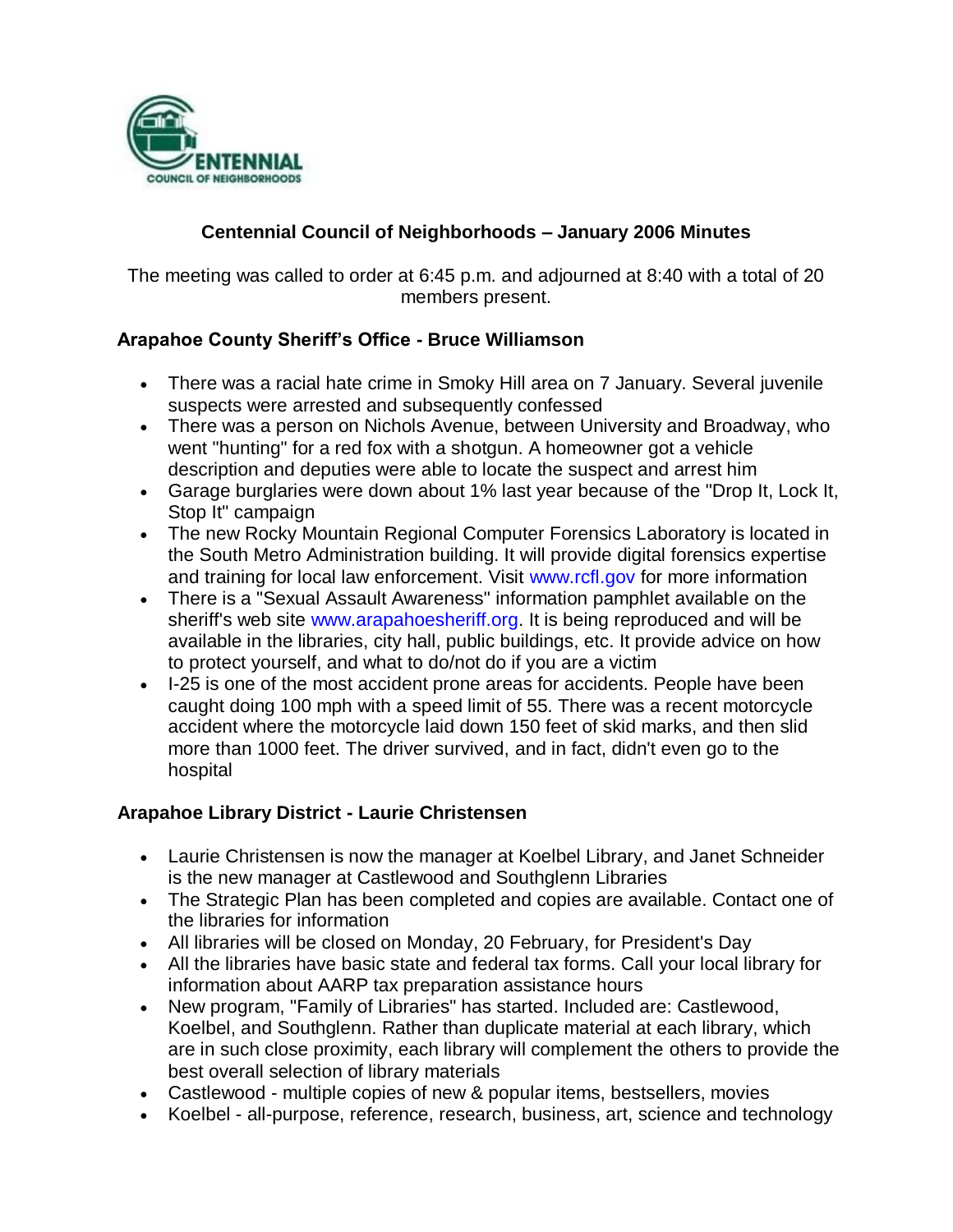• Southglenn - family library with focus on modern living (travel, cooking, crafts, parenting, how-to's)

## **Arapahoe Parks and Recreation - Rebecca Nash**

- District is doing a lot of watering because of the dry winter
- Work is starting on Piney Creek trail. Received \$500,000 from Arapahoe County to help fund the trail work

# **South Metro Fire District - Bob Rinne**

- There were two "back-to-back" apartment fires caused by fireplaces last month. Littleton and South Metro combined forces in fighting them
- South Metro is preparing to go through an accreditation process. There are only three fire districts in Colorado that are accredited: South Metro, Parker, and Aurora
- New fire communication center is open and in operation
- Despite the recent media reports, there is no problem with the state's Emergency Operations Center being built in the South Metro building. An audit has been completed, and any problems are procedural in how the federal grants were administrated. No criminal problems were found

## **South Suburban Parks and Recreation - Jean Flynn**

- The 2006 Matching Gifts Program provides \$10,000 for the year 2006. Call 303- 798-5131 for more information or to get answers to questions. Requests must be submitted by Friday, 17 March 2006. Projects that will be funded will be announced on Wednesday, 12 April
- There will be an election for at least two, possibly three board members. Application forms must be filed by 24 February. Call 303-798-5131 for information or to get applications
- At the Willow Spring Open Space, you can get free mulch from 7 am to 3:30 pm
- There will be a Super Bowl 5K fun run on Sunday, 5 February. Check-in at 10:30 am at deKoevend Park. Race starts at 12 noon. There is a \$10 pre-registration fee. Registration forms available at www.sspr.org

# **City of Centennial - Nancy Reubert**

- Southglenn Mall
	- $\circ$  Lease termination agreements have been completed with all but 10 of over 100 clients (they are all national chains)
	- o Centennial Urban Redevelopment Authority (CURA) has authorized eminent domain proceedings for these 10 leases
	- $\circ$  Demolition scheduled to start in May 2006, Stores scheduled to close on 28 February
	- o Developer has scheduled Open Houses from 4 to 6 pm on 9 & 23 February, at the Southglenn Mall near Foley's store
	- o Financing agreement has been approved
	- o The CURA board members are City Council members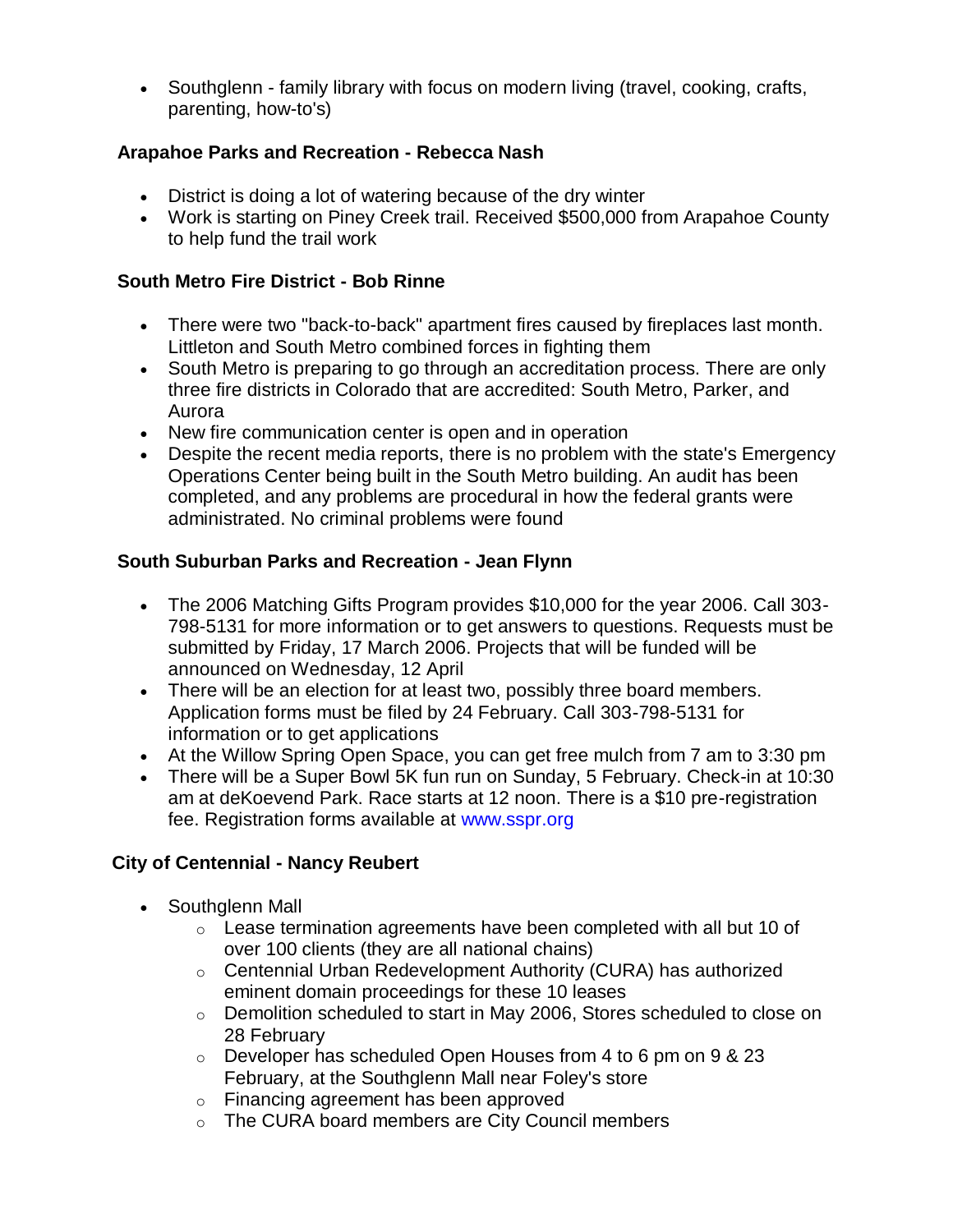- o Any comments to City Council members concerning Southglenn Mall can only be made at a public meeting
- Road Construction
	- o Arapahoe/University intersection will be completed before the mall reopens
	- o Arapahoe Road repaving should be done before construction on County Line Road. Starts this summer
	- o County Line Road will be widened between Colorado Blvd and University Blvd. Project starts next summer and should take about a year to complete. Road will stay open as much as possible
- New City elected officials sworn in on 9 January
	- o One new member in each ward ( Dindinger, Bosier, McClellan, Weidmann )
	- o New clerk ( Fishbein )
	- o Mayor & Treasurer were re-elected
	- $\circ$  Orientation sessions were held for the first time for the newly elected people
- City Council holding a retreat, tentatively scheduled for February 4 & 5 (dates may change)
- There are 2 regular and 1 alternative openings on the Liquor Board. Application is on web site: www.centennialcolorado.com. Applications must be turned in by noon, 9 February
- City budget is balanced with all key areas funded. The budget is tight because of loss of revenue during Southglenn redevelopment
- There is a TABOR issue concerning the City's portion of the Arapahoe County Open Space funds. Other funding (such as sales & property taxes) is "de-bruced" but miscellaneous funds are not
- City is continuing discussion with the County about storm water authority
- Arapahoe Road study has begun ( Arapahoe Road from I-25 to Parker Road )
- City has adopted rules for GIDs. Rules are posted on the City's web site: www.centennialcolorado.com. The Land Use rules are also on the web site
- Quarterly newsletter is set to be distributed shortly
- "Pye & Coffee" meetings are scheduled for the 1<sup>st</sup> Thursday and 3<sup>rd</sup> Tuesday of the month

# **CenCON Reports - President - Cathy Noon**

- Eloise May sent a "Thank You" card to CenCON for CenCON's donation to the Library District for use of the meeting room
- After discussion, it was moved & seconded to approve \$85 for CenCON membership in the Community Association Institute (this group works with the state legislature on the SB-100 changes). Approval was unanimous
- Ed Massman volunteered to develop survey questions and send them out to all CenCON members concerning a referral list of management companies, landscape companies, lawyers, insurance companies, etc. that are used by members of CenCON. CenCON would not recommend anyone, but merely provide the list of names